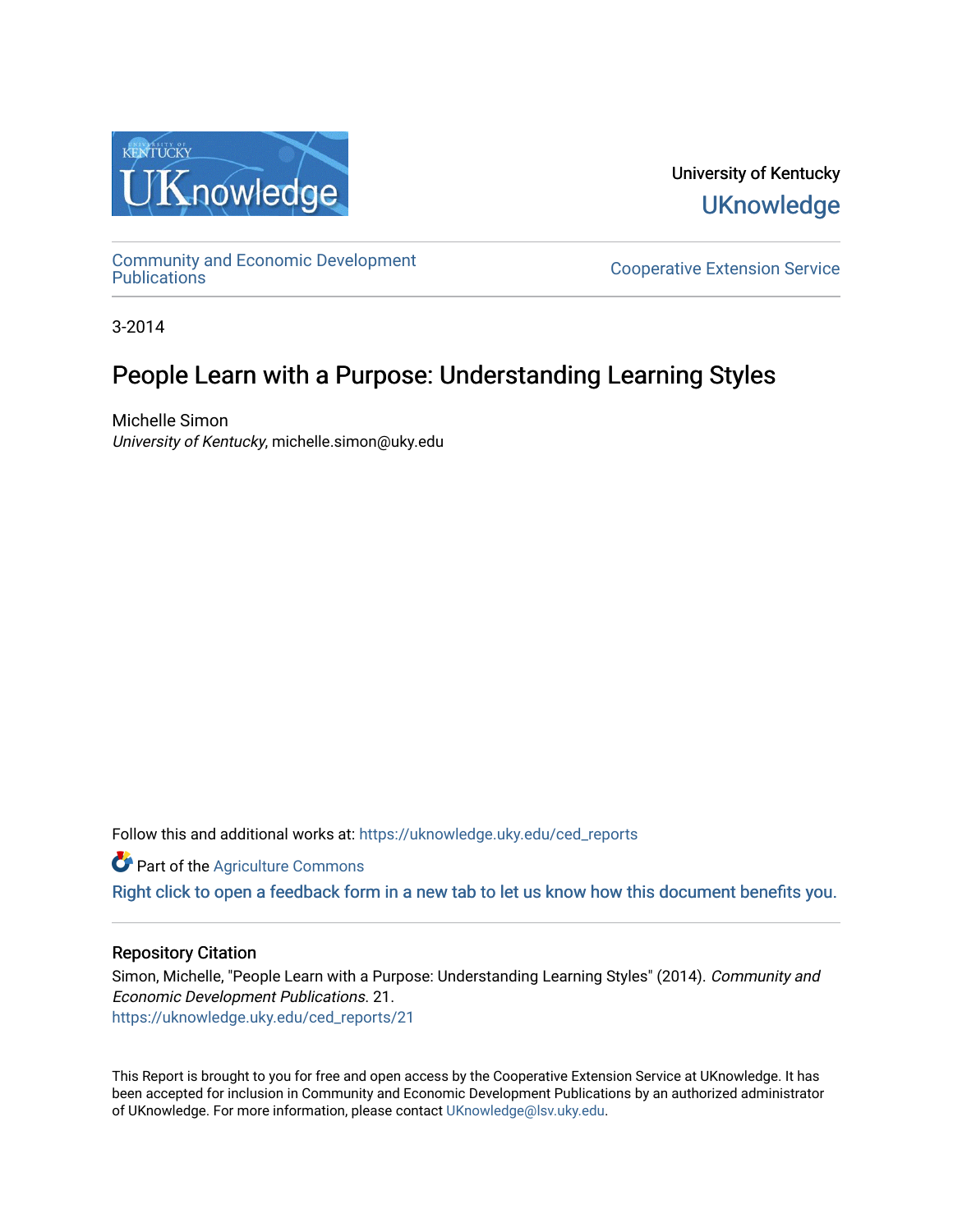CLD1-2-ANR





**Facilitator's Guide**

# People Learn with a Purpose

*Understanding Learning Styles*

*I am always ready to learn, although I do not always like being taught. —Winston Churchill*

# **Rationale:**

People learn for different purposes. Some common reasons are to gather information to make an informed decision, to learn toward a specific goal or just to increase knowledge. Understanding why and how you learn best is essential, especially if you are trying to teach others.

# **Program Goal:**

To recognize the importance of engaging different learning styles for creating a positive learning experience for all types of learners

# **Program Objectives:**

- Examine the role of positive emotions in a successful learning experience
- Evaluate the differences in seven different learning styles
- Choose different learning activities to enhance specific learning styles for a positive learning environment

# **Pre-Program Preparation/Materials:**

- • Read and make copies of the KELD publication *People Learn with a Purpose: Understanding Learning Styles* (CLD1-2) for each participant.
- • Copy *Learning Styles Cards* onto cardstock. Cut apart the cards on the dotted lines. Make enough sets for each participant (see Learning Activity 2).
- • Copy *Suitable Learning Style Activities—Activity Cards* onto cardstock; cut cards apart (see Learning Activity 3). One set for entire group.
- • Copy the *How Do You Like to Learn? A Learning-Styles Inventory*, one for each participant.
- • Secure a whiteboard or flip chart and markers.
- Have the following materials set up for everyone to see to improve participation and interaction:
	- • Small chemical sprayer with multiple nozzles
	- Pesticide applicator manual
	- Sprayer owner manual
	- Diagram of a sprayer

# **Introduction:**

People are motivated to learn for different reasons. Some individuals see that a better understanding of facts assists them in making better decisions, in order to reach a specific goal; some love the fun or social aspect of the learning process, while others may not really have a learning goal but love the content area. Regardless of the purpose, as a learner you need to maintain interest and feel engaged for your learning to be successful. Understanding why and how you—or your learners—learn best is the key to a positive learning experience.

## *Introductory Activity:*

Demonstrate how to calibrate a sprayer. (If actual situation, calibration will have to be done.)

With the group of participants, randomly select one person from the group to calibrate the sprayer. Simply request that person to calibrate the sprayer; have options available for different methods (pesticide applicator manual, sprayer owner manual, diagram

This leadership curriculum was developed by Agriculture & Natural Resources (ANR) agents along with University of Kentucky specialists. Therefore, the examples used in the facilitator's guides are geared toward an ANR/Horticulture audience, such as Master Gardener groups. Please feel free to modify and reproduce the facilitator's guide for any appropriate educational or training purposes with other audiences.

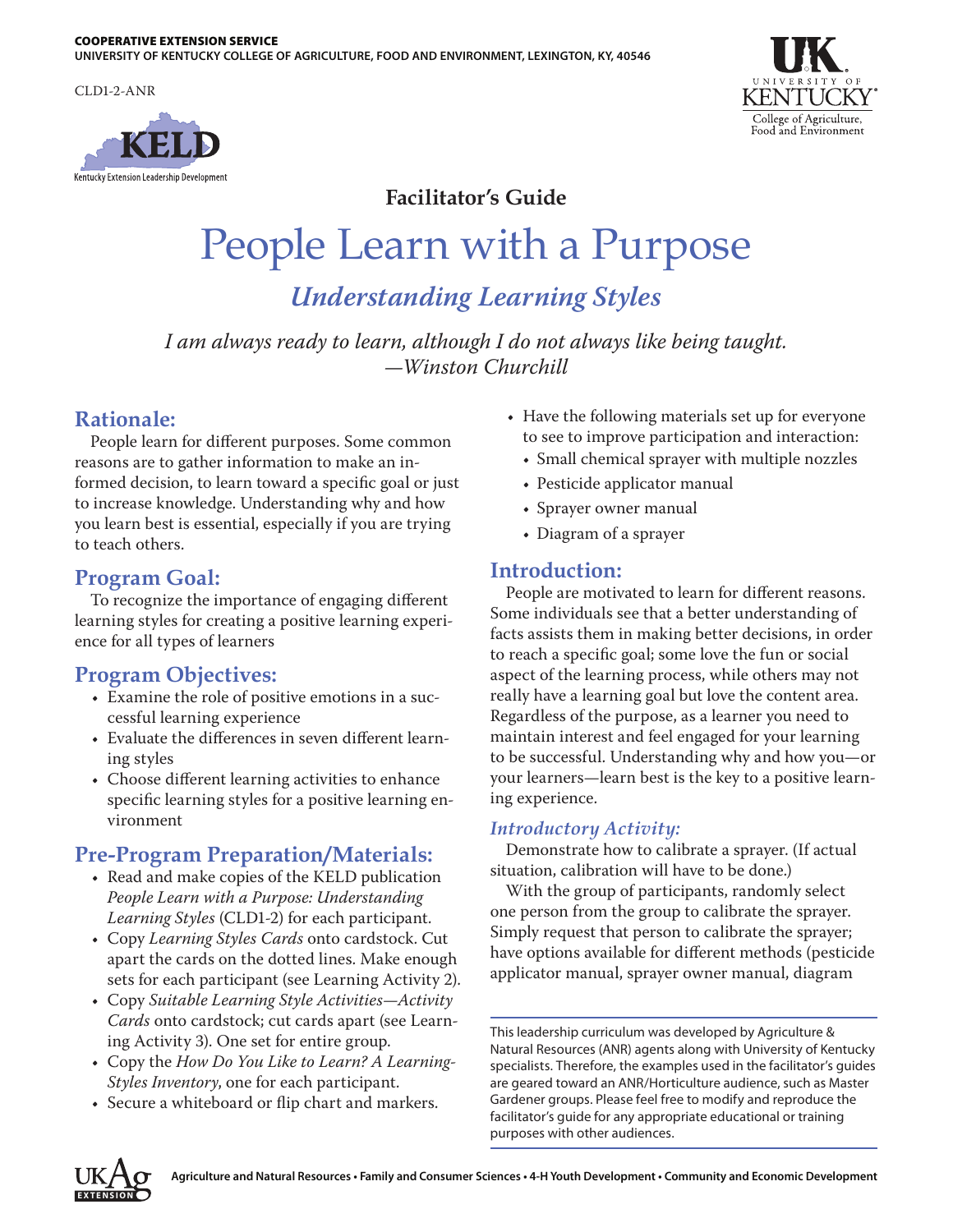of the sprayer and nozzles.) After that person has calibrated the sprayer by following their method of choice, ask them the following questions:

- • Why did you choose that method to calibrate the sprayer?
- Is this the method you generally use when problem solving (i.e. when putting together furniture, fixing machinery or equipment, etc.)?If not, why did you use this specific method for this example?

Next, ask for a show of hands of the participants as to which method they would choose and why. Let this lead you into the discussion of the different learning styles and how they relate to how different people learn. (Example: Some would rather follow a diagram; others would rather follow detailed script for instruction.)

## *Alternate Introductory Activity:* Show *How to Calibrate a Sprayer* at http://www.

youtube.com/watch?v=0shwWW1d4zY.

Pose this question to the audience: What type of learning style is demonstrated in that video clip? (Auditory).

Finish the activity by presenting that everyone has a preferred way to learn and so we must teach in different ways to reach each learner effectively.

#### **Objective 1: Examine the role of positive emotions in a successful learning experience**

What motivates us to learn? The primary motivation to learn is governed by emotions. How are you feeling right now? Are you looking forward to the next activity or are you checking your watch, waiting to finish up so you can move on to working on your todo list? Do you dread being called upon by the facilitator or are you always waving your hand, eager to share your experiences, eagerly anticipating what is coming next, or do you want the session to end so you can get on to other things? If you feel comfortable talking in front of a group of people you probably would not be embarrassed if I called on you for an answer. However, if you shy away from situations that draw attention to yourself, you may be trying to avoid making eye contact so I will not call on you. People will seek to emotionally preserve themselves regardless of how much they want or need to learn.

#### *Learning Activity 1:*

Discuss openly a positive learning experience like learning how to drive a tractor/truck. How did you feel in this situation? Why?

Ask what type of learning experience this would be (Hands-On) and discuss why it is considered a handson learning experience.

Discuss a negative learning experience (i.e for some it may be studying the book for the CDL test, even though they would be comfortable doing the driving portion of the test). Have other individuals provide their own personal negative learning experience examples.

The reasoning for these discussions is to make the point that people learn better if they are taught in the way they prefer (or like) to learn. Pose a final question to the audience:

Consider your personal negative learning experience. Do you think you would you have learned the information better if taught differently? Why?

## **Objective 2: Evaluate the differences in seven different learning styles**

Positive emotions govern the motivation to learn. Everyone prefers learning styles that create positive experiences and encourage motivation. There are seven primary styles of learning that encourage us to continue learning. Do you know your preferred learning style?

- **• Auditory/musical—**You prefer using sound and music. Auditory learners process information for meaning through sounds and will say, "Tell me, let me listen to what you mean."
- **• Logical/mathematical—**You prefer using logic, reasoning and systems. Logical learners process information using numbers, data and problem solving with specific reasoning and detailed processes and will say, "Let me use the data to show what I mean."
- **Physical/kinesthetic—You prefer using your** body, hands and sense of touch. Physical learners process information for meaning through touch and actual use of content with interactive demonstrations and will say, "Let me try this to show what I mean."
- **• Social/interpersonal—**You prefer to learn in groups or with other people. Social learners love to talk and work with others for best learning and accomplishment and will say, "Let's meet face-toface and brainstorm solutions."
- **• Solitary/intrapersonal—**You prefer to work alone and use self-study. Solitary learners love to silently think about what they are learning and process for meaning alone and will say, "Let me think about this and get back to you with ideas."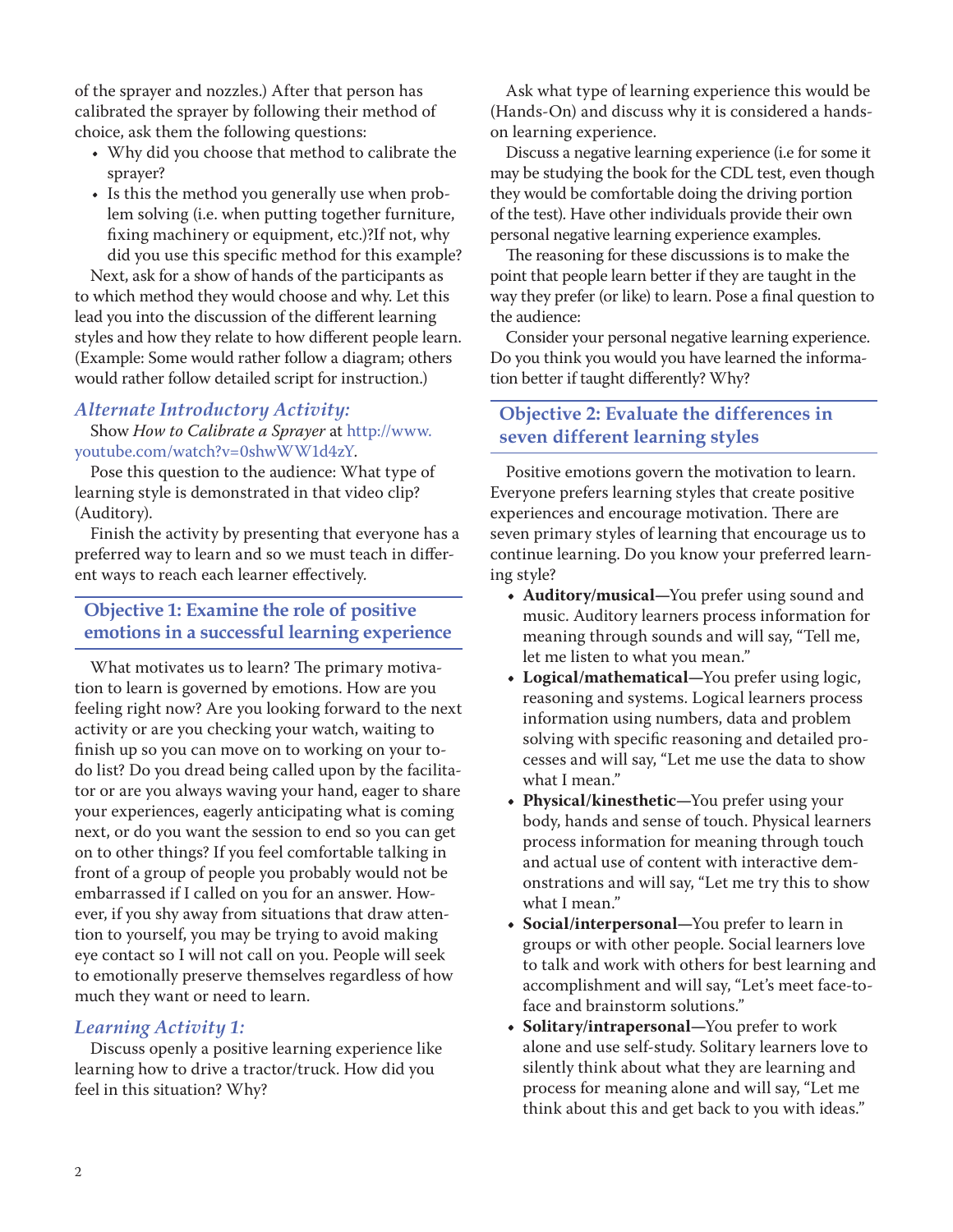- **• Verbal/linguistic—**You prefer using words, both in speech and writing. Verbal learners process information for meaning through language, either talking or writing with words and will say, "Let me tell you what I've learned."
- **• Visual/spatial—**You prefer using pictures, images and spatial understanding. Visual learners process information for meaning with illustrations and diagrams and will say, "Show me what you mean."

#### *Learning Activity 2:*

Discuss with your audience how different personalities learn through different teaching methods. Provide examples of how individuals may learn in different situations (Examples: demonstrations, reading then doing, auditory etc.).

Distribute the *Learning Styles Self Assessment* to each participant and ask them to take the next five to seven minutes to complete and score it. Once individuals are finished, have them refer to the fact sheet (CLD1-2) and silently read through their preferred learning style (the one identified through the self-assessment just taken). Once the assessments are completed and self-scored, share characteristics of each learning style and have participants stand up as their preferred learning style is read. (Note: If this step is too embarrassing or inappropriate for the group, skip this step.) Ask learners to reflect on their personal learning preferences.

Give one set of the *Learning Styles Cards* to each participant and have them place the cards in order (most relative to least relative) of what they think their preferred learning style is.

- • What learning style best describes you? Why?
- How would you work or interact with someone with a different learning style?

## **Objective 3: Choose different learning activities to enhance specific learner styles for a positive learning environment**

Now that you have determined how you learn best, let's look at the best activities for every style—activities that are most likely to engage the learner and create a positive learning environment. The bottom-line: Individuals process information in different ways, so it important to understand how to develop learning experiences that appeal to a variety of learners.

#### *Learning Activity 3:*

From the stack of *Suitable Learning Style Activities—Activity Cards* (you should already have these copied and cut apart), have audience members draw a card one-by-one, and tell you what learning style is appropriate for the activity found on their card. Finish by discussing why each example corresponds to its relative learning style.

#### **Answers:**

#### **Auditory/musical**

- Lecture and give verbal directions.
- Play CD that gives directions.

#### **Logical/mathematical**

- • Equations of how calibrating sprayers will improve profits by better crop coverage.
- Only 80 percent of the nozzles are working properly, which means 20 percent of the crop isn't being sprayed. By cleaning and inspecting nozzles, coverage can be 100 percent.

#### **Physical/kinesthetic**

- A person from the audience is asked to demonstrate how to remove the nozzles from a sprayer.
- Participants are asked to inspect a field to identify where the sprayer missed by appearance of weeds.

#### **Social/interpersonal**

- • Participants are split up into groups and asked to present what percentage of weeds and what types of weeds are found in field.
- • Pairs of participants are asked to go out in their community and survey neighbors about their knowledge of agriculture.

#### **Solitary/intrapersonal**

- Participants are given a particular weed to research on the Internet and write a summary about.
- • Participants are asked to write up a personal farm management plan.

#### **Verbal/linguistic**

- • Participants are asked to read journal entries of farmers who utilized a sprayer on a regular basis and asked to start a journal of their own.
- • Participants are asked to debate on their views of utilizing herbicides for crop use.

#### **Visual/spatial**

- Illustrate how to calibrate a sprayer by showing pictures on a PowerPoint presentation or watching a YouTube clip.
- Doing a hands-on demonstration of how to calibrate a chemical sprayer.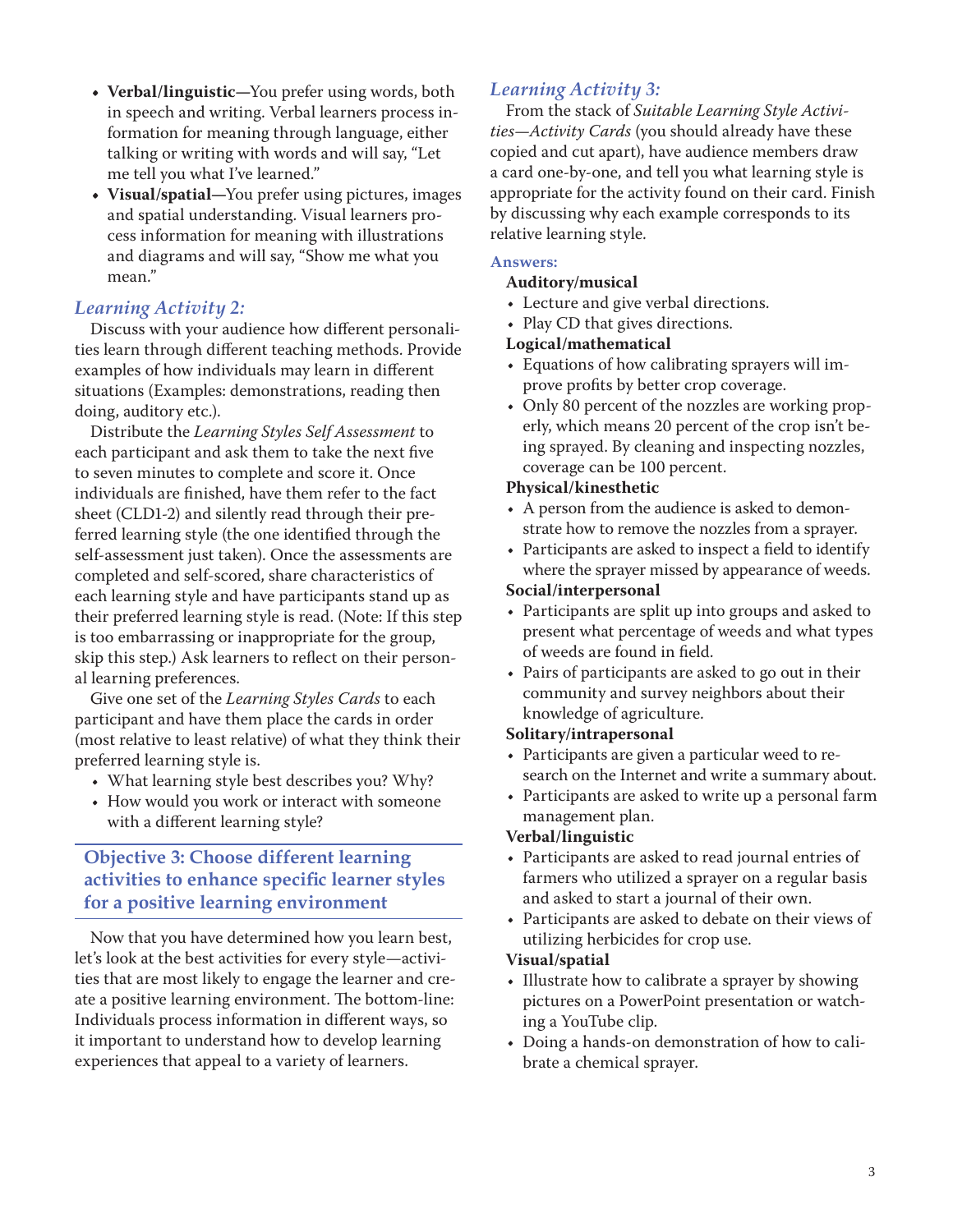# **Discussion Question:**

So now after recognizing which learning style you are, how would you give directions to an individual with a learning style different than your own?

#### **Summary:**

Thinking back now on what you know about learning styles, what have you learned? That people learn with a purpose. It is especially important to realize that these purposes are deepened when learning occurs in a positive learning environment. Keeping different learning styles in mind allows us to encourage positive educational situations for all—ideally leading to success and improved quality of life.

#### **References:**

- Gardner, H. (2006). Multiple intelligences: New horizons. New York: Basic Books.
- Johnson, J. (2010). People Learn with a Purpose (CLD1- 2). Kentucky Extension Leadership Development (KELD). Lexington, KY: Kentucky Cooperative Extension, 3 pp.
- Overview of Learning Styles by advanology.com (2004). Accessed from http://www.learning-styles-online. com/overview/index.php.

Developed by: Michelle Simon, Scott County ANR agent

Educational programs of Kentucky Cooperative Extension serve all people regardless of race, color, age, sex, religion, disability, or national origin. Issued in furtherance of Cooperative Extension work, Acts of May 8 and June 30, 1914, in cooperation with the U.S. Department of Agriculture, Nancy M. Cox, Director, Land Grant Programs, University of Kentucky College of Agriculture, Food and Environment, Lexington, and Kentucky State University, Frankfort. Copyright © 2014 for materials developed by University of Kentucky Cooperative Extension. This publication may be reproduced in portions or<br>its entirety for educa ca.uky.edu.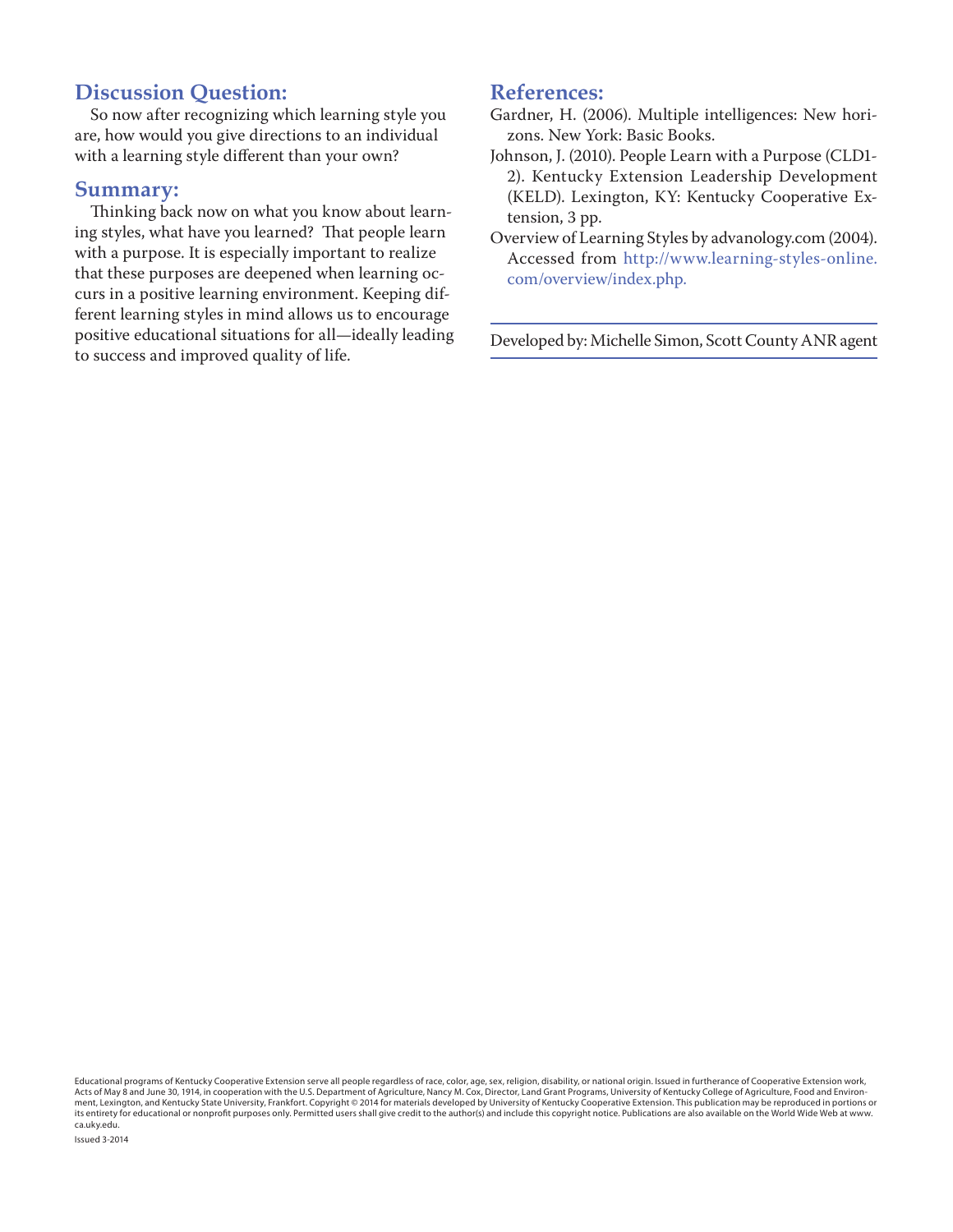# **Learning Styles Cards**

**Auditory/musical**—You prefer using sound and music. Auditory learners process information for meaning through sounds and will say, "Tell me, let me listen to what you mean."

**Logical/mathematical**—You prefer using logic, reasoning and systems. Logical learners process information using numbers, data and problem solving with specific reasoning and detailed processes and will say, "Let me use the data to show what I mean."

**Physical/kinesthetic**—You prefer using your body, hands and sense of touch. Physical learners process information for meaning through touch and actual use of content with interactive demonstrations and will say, "Let me try this to show what I mean."

**Social/interpersonal**—You prefer to learn in groups or with other people. Social learners love to talk and work with others for best learning and accomplishment and will say, "Let's meet face-to-face and brainstorm solutions."

**Solitary/intrapersonal**—You prefer to work alone and use self-study. Solitary learners love to silently think about what they are learning and process for meaning alone and will say, "Let me think about this and get back to you with ideas."

**Verbal/linguistic**—You prefer using words, both in speech and writing. Verbal learners process information for meaning through language, either talking or writing with words and will say, "Let me tell you what I've learned."

**Visual/spatial**—You prefer using pictures, images and spatial understanding. Visual learners process information for meaning with illustrations and diagrams and will say, "Show me what you mean."

5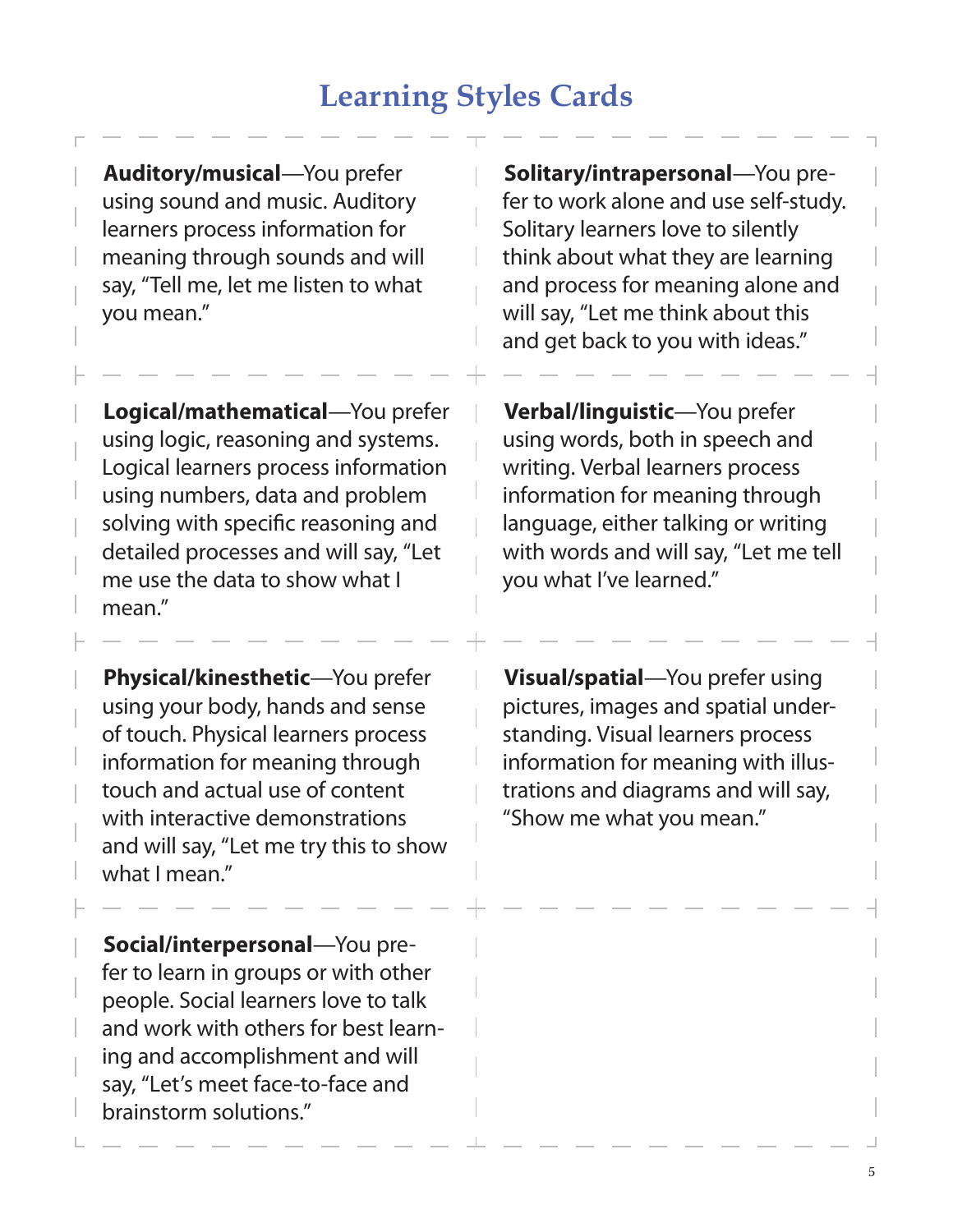# **Suitable Learning Style Activities—Activity Cards**

| Lecture and give verbal directions.                                                                                                                                                     | Pairs of participants are asked to go<br>out in their community and survey<br>neighbors about their knowledge<br>of agriculture.                          |
|-----------------------------------------------------------------------------------------------------------------------------------------------------------------------------------------|-----------------------------------------------------------------------------------------------------------------------------------------------------------|
| Play a CD that gives directions.                                                                                                                                                        | Participants are given a particular<br>weed to research on internet and<br>write a summary about.                                                         |
| Present equations of how calibrat-<br>ing sprayers will improve profits by<br>better crop coverage.                                                                                     | Participants are asked to write up a<br>personal farm management plan.                                                                                    |
| Present the fact - Only 80% of the<br>nozzles are working properly, which<br>means 20% of the crop isn't being<br>sprayed. By cleaning and inspecting<br>nozzles, coverage can be 100%. | Participants are asked to read jour-<br>nal entries of farmers who utilized a<br>sprayer on a regular basis and asked<br>to start a journal of their own. |
| A person from the audience is<br>asked to demonstrate how to re-<br>move the nozzles from a sprayer.                                                                                    | Participants are asked to verbally<br>debate on their views of utilizing<br>herbicides for crop use.                                                      |
| Participants are asked to inspect a<br>field to identify where the sprayer<br>"missed" by appearance of weeds.                                                                          | Participants are asked to verbally<br>debate on their views of utilizing<br>herbicides for crop use.                                                      |
| Participants are split up into groups<br>and asked to present what percent-<br>age of weeds and what types of<br>weeds are found in field.                                              | Illustrate how to calibrate a sprayer<br>by showing pictures on a power-<br>point presentation or watching a<br>Youtube clip.                             |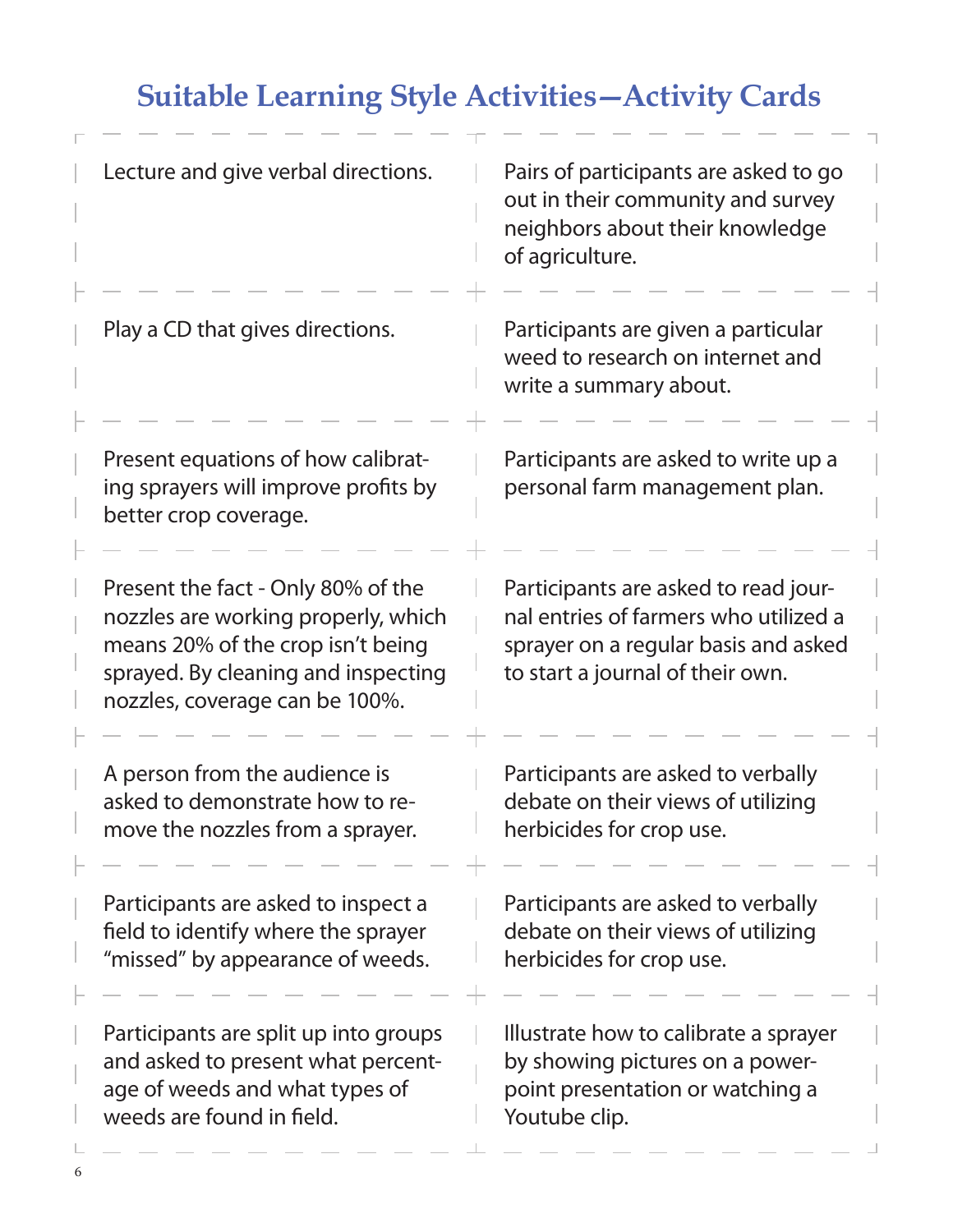# **How Do You Like to Learn?**

Directions: Read each statement below and rate each statement as it pertains to you, using the following scale:

#### 0- Describes nothing about me

1- Partially describes me

#### 2- Definitely describes me

- 1. \_\_ Enjoy singing and playing my favorite instrument.
- 2. Preferred classes include: cooking, woodworking, etc.
- 3. \_\_ Like working through problems using a step-bystep process.
- 4. \_\_ Would rather read books that include charts and pictures.
- 5. \_\_ Enjoy taking gadgets apart just to see how they work.
- 6. \_\_\_ Have a preference for studying by myself.
- 7. Give exact and clear-cut directions to others.
- 8. \_\_ Enjoy the company of many intimate friends.
- 9. \_\_ Like reconciling bank statements and developing financial goals.
- 10. \_\_ Like putting together jigsaw puzzles and model cars.
- 11. Am aware of my own strengths and weaknesses.
- 12. \_\_ Make use of large words and understand their meaning.
- 13. \_\_ Often hear conversations or noises others do not.
- 14. Seek opportunities to be the leader and direct others.

(Turn over this sheet to score.)